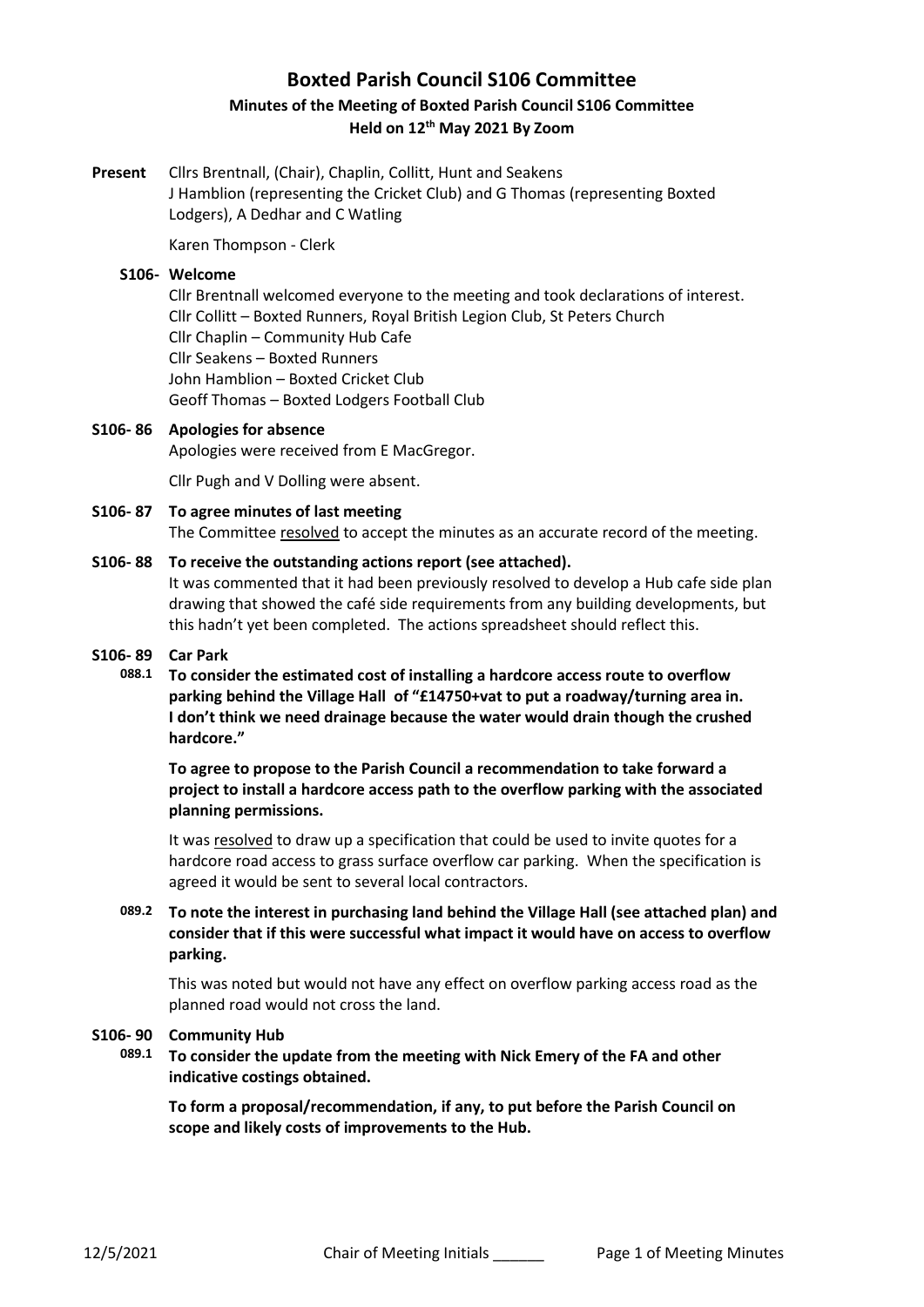The following was received (Football Development Manager) as a summary to the meeting held:

In follow up to our site last week please find below some observations/actions for review:

- In principle the project has potential for funding support from the Football Foundation subject to a full application process
- With the leasehold sitting with the Parish Council they would need to be the lead applicant alongside the two football clubs
- This would mean the works would be procured by the Parish Council
- Can the Parish Council confirm their VAT status please?
- If successful with securing a FF grant the council would be held to 21 years of terms and conditions, including the FF taking a title restriction on the land (if the grant is over £100k). A copy of the FF's Legal Info Pack is attached for your information. Any questions on this please come back to Greg
- We will collate some early comments on the design of the building from the FF Technical team
- Can we get final clarity on the S106 contribution that would be made available for this scheme?
- We would ask that further partnership funding is explored and I have attached the FF's Finding your Funds toolkit
- I mentioned that the current focus for Football Foundation is 75% of the funding pot being directed to 'on the pitch' projects (3G Artificial grass pitches and grass pitch improvement). 'Off the pitch' projects like pavilion extensions are less likely to be awarded the bigger grant awards and so we will require further discussion on the potential grant request as a percentage of the total project (the higher percentage being requested the more football outcomes expected to be delivered). Greg and I will be able to advise more on this as we finalise the design and have tendered costs
- Can we get clarification of the details of the two football clubs hire agreements on site, length of term, costs etc?
- With additional changing rooms being proposed on site, we would need to see evidence of how two Senior pitches will be facilitated on site, as well details of the current usage pattern and then projected usage pattern if the project were to be delivered
- For all pavilion projects we also require a commitment for the grass pitches to be maintained to a good standard on our pitch quality framework. We will require a Pitch power report to be done on the pitches and this will be an ongoing seasonal commitment over the 21 years of T & C.s Geoff – I believe you said you've done this for Long Melford so hopefully you know the process, if not let me know and I can send over the guidance
- How much usage is expected from the cricket club? An approach needs to be made to the ECB in terms of potential for funding

The Committee decided that it plan to formally apply to the Football Foundation with a view to Council fund £100k sports side improvements.

It also agreed to investigate other funding with the English Cricket Board and England Athletics.

GT suggested that a separate group be formed to work on a proposal in detail and to liaise with the Football Foundation via the PitchPower programme regarding potential